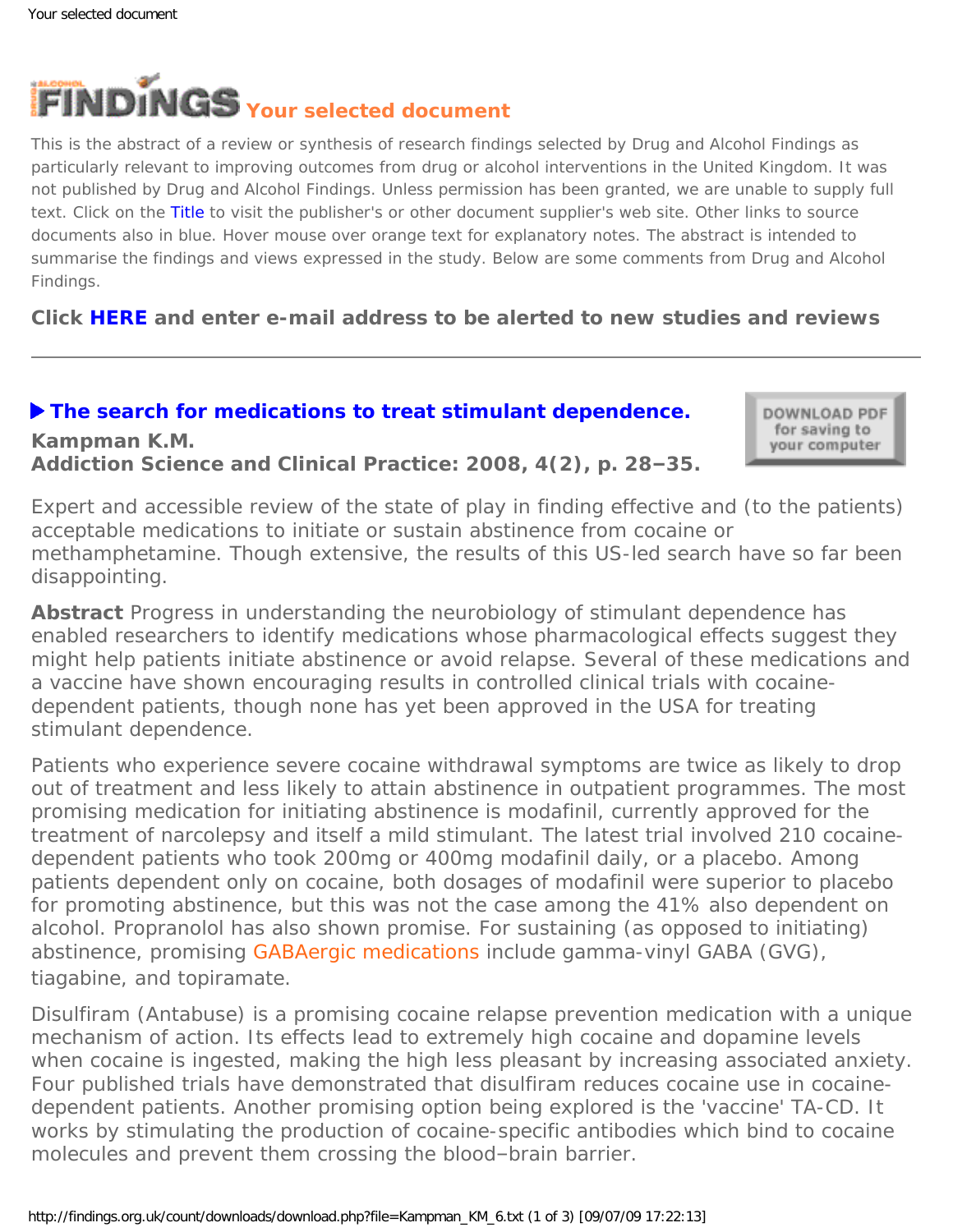## Your selected document

The search for a medical treatment for methamphetamine dependence started more recently. At least one candidate medication has shown promise in early clinical testing. Bupropion is an antidepressant which supports positive mood by inhibiting the reuptake of dopamine into cells, leaving more of the neurotransmitter circulating in the brain. The same mechanism may be helpful in easing the negative mood symptoms of methamphetamine withdrawal. In a recent trial involving 151 methamphetaminedependent patients, bupropion recipients (especially those whose methamphetamine use at baseline was less intensive) had somewhat better abstinence outcomes compared with placebo.

Treatment approaches combining efficacious medications and proven behavioural interventions will almost certainly produce the best results. Among the latter is voucherbased reinforcement therapy, a form of contingency management which rewards patients who achieve predetermined therapeutic goals with vouchers redeemable for goods and services.

All the trials to date have been relatively small, so the efficacy and safety of these medications has not been definitively established. Also, most have primarily included men. Although no medications are currently proven to be effective, it is hoped that effective pharmacological treatments for stimulant dependence will soon become available.

FINDINGS Arguably this useful, accessible and well organised review leans towards a 'glass half full' (and soon may be fuller) interpretation of the evidence. As the author acknowledges, stopping stimulant use is much less of a problem (in fact, it occurs naturally even in dependent users) than staying stopped. The bind relapse-prevention medications are in, is that either they are not effective, or if they are, patients will simply stop taking them once they have recovered from the unpleasant consequences of overdoing stimulants to the point where they want to re-experience the highs. Hence the interest in long-acting solutions such as vaccines; the decision to take these can be made at a time when motivation (or coercive pressure) is high, and they remain a restraining influence when motivation wanes. The hope is that this period will embed the habit of non-use. But even these may require the motivation to repeat the procedure once the vaccine wears off. As [has been remarked](http://www.emcdda.europa.eu/html.cfm/index18945EN.html), if the patient has sufficient resolve to keep taking medications, they are probably also well on the way to succeeding in any sort of treatment, whether or not it involves medications. There is also the risk that other drugs not blocked by the vaccine will be substituted for cocaine.

The featured review argues that psychosocial therapies are inadequate due to high dropout rates, but the same can be said of medication-based programmes. For the reasons given above, few trials have both retained patients in compliance with the medication regimen, and at the same time restrained their stimulant use. Combining medication with rewards for abstinence and/or complying with treatment can help initiate abstinence, but [it is unclear](https://findings.org.uk/count/downloads/download.php?file=Lee_NK_1.txt) whether these gains are typically sustained.

Another recent but more technical overall [review](http://dx.doi.org/10.1017/S1461145707008097) of medications for cocaine dependence recently reached similar conclusions. Other recent reviews and [meta-analyses](#page-0-0) include one of [antipsychotic medications](http://dx.doi.org/10.1002/14651858.CD006306.pub2) in the treatment of cocaine dependence, which found no evidence to support their clinical use. A similar verdict was reached in respect of